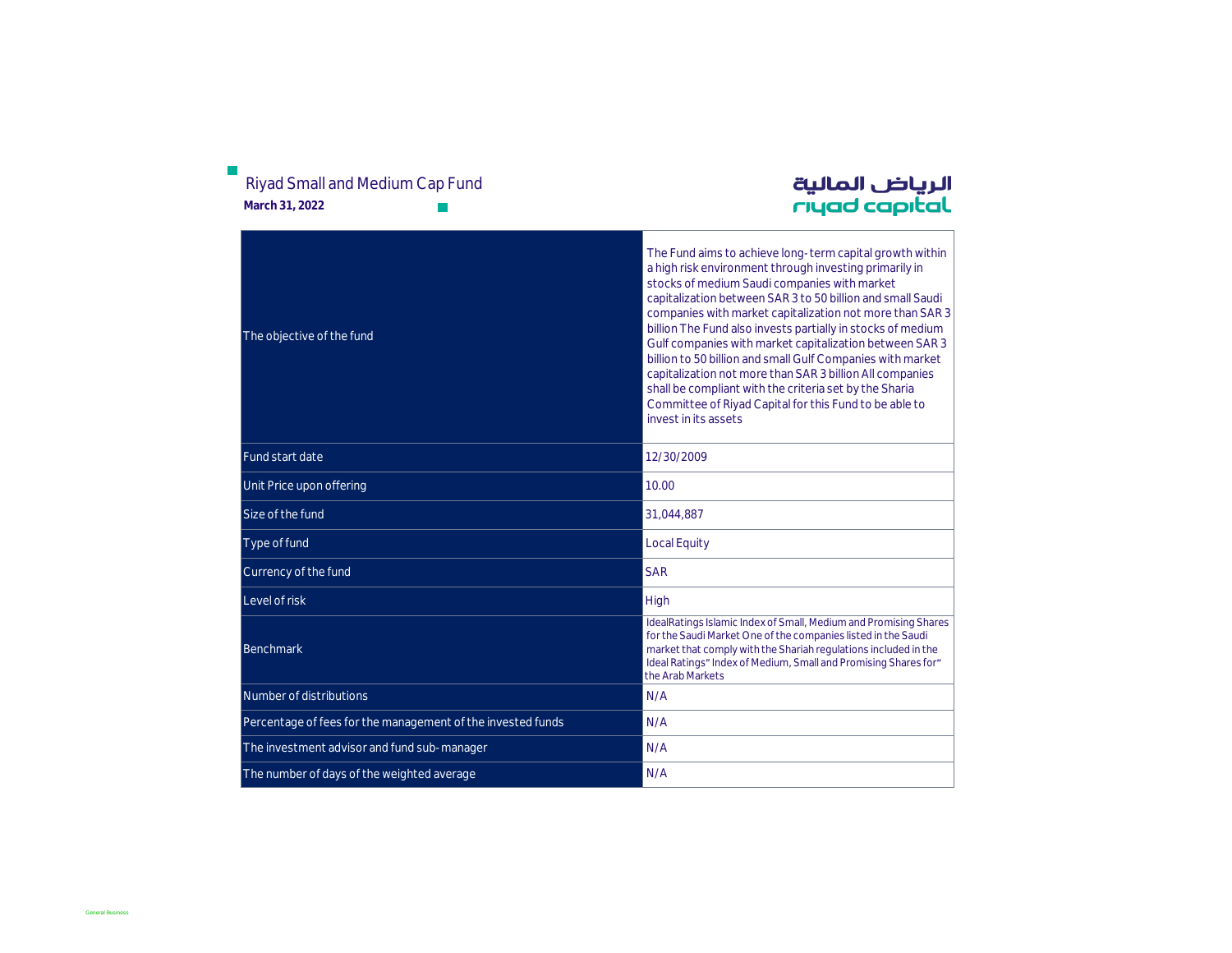## Definitions:

| <b>Standard Deviation</b> | Most of the time the fund's monthly average return will fluctuate, at least, by this number |
|---------------------------|---------------------------------------------------------------------------------------------|
| <b>Sharpe Ratio</b>       | It determines the reward per unit of risk taken by the fund                                 |
| <b>Tracking Error</b>     | Measure of how closely a portfolio follows its benchmark                                    |
| Beta                      | Risk relative to benchmark index                                                            |
| Alpha                     | Difference between the fund's actual returns and the expected returns given its risk        |
| <b>Information Ratio</b>  | The risk adjusted Excess return, shows manager's skill                                      |

## Price information as at the end of the quarter (Mar/2022)

| Unit Price                                              | 38.5353590    |
|---------------------------------------------------------|---------------|
| Change in unit price (compared to the prevoius quarter) | 22.49%        |
| Total units of the fund                                 | 800,570.70    |
| <b>Total Net Assets</b>                                 | 30,850,279.50 |
| P/E ration                                              | N/A           |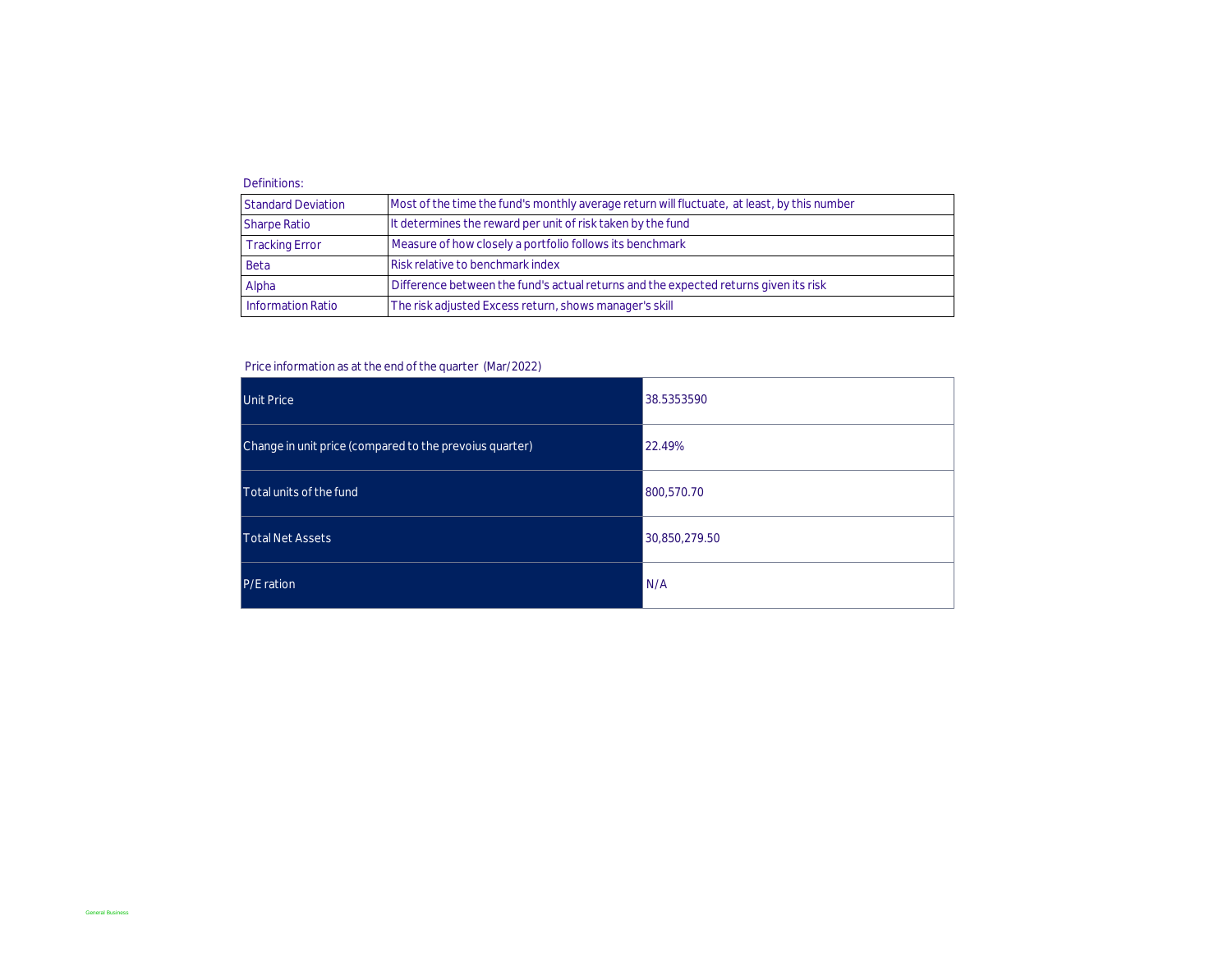## Fund information as at the end of quarter (Mar/2022)

| <b>Item</b>                       | Value      | $\frac{9}{6}$ |
|-----------------------------------|------------|---------------|
| <b>Total Expense Ratio</b>        | 194,607.90 | 0.78%         |
| Borrowing percentage              | 0.00       | 0.00%         |
| Dealing expenses                  | 25.332.87  | 0.10%         |
| Investment of the fund<br>manager | 0.00       | 0.00%         |
| Distributed profits               | 0.00       | 0.00%         |

#### Details of the fund`s ownership investments

| <b>Full Ownership</b> | 100.00%  |
|-----------------------|----------|
| Usufruct right        | $0.00\%$ |

Disclaimer

Past performance is neither an indication nor a guarantee of future returns. The value of units and income from them can go up or down investors may receive less than what they have originally invested. Additionally, fees charged on funds and currency exchange rates, may have additional adverse effects. Investors should consider their individual and financail situation prior to entering into a specific product/fund and should seek advice from investment and legal professionals. Detailed and specific conformation related to the product is provided in the terms and conditions , applicable to the fund which should be read and understood prior to entering into it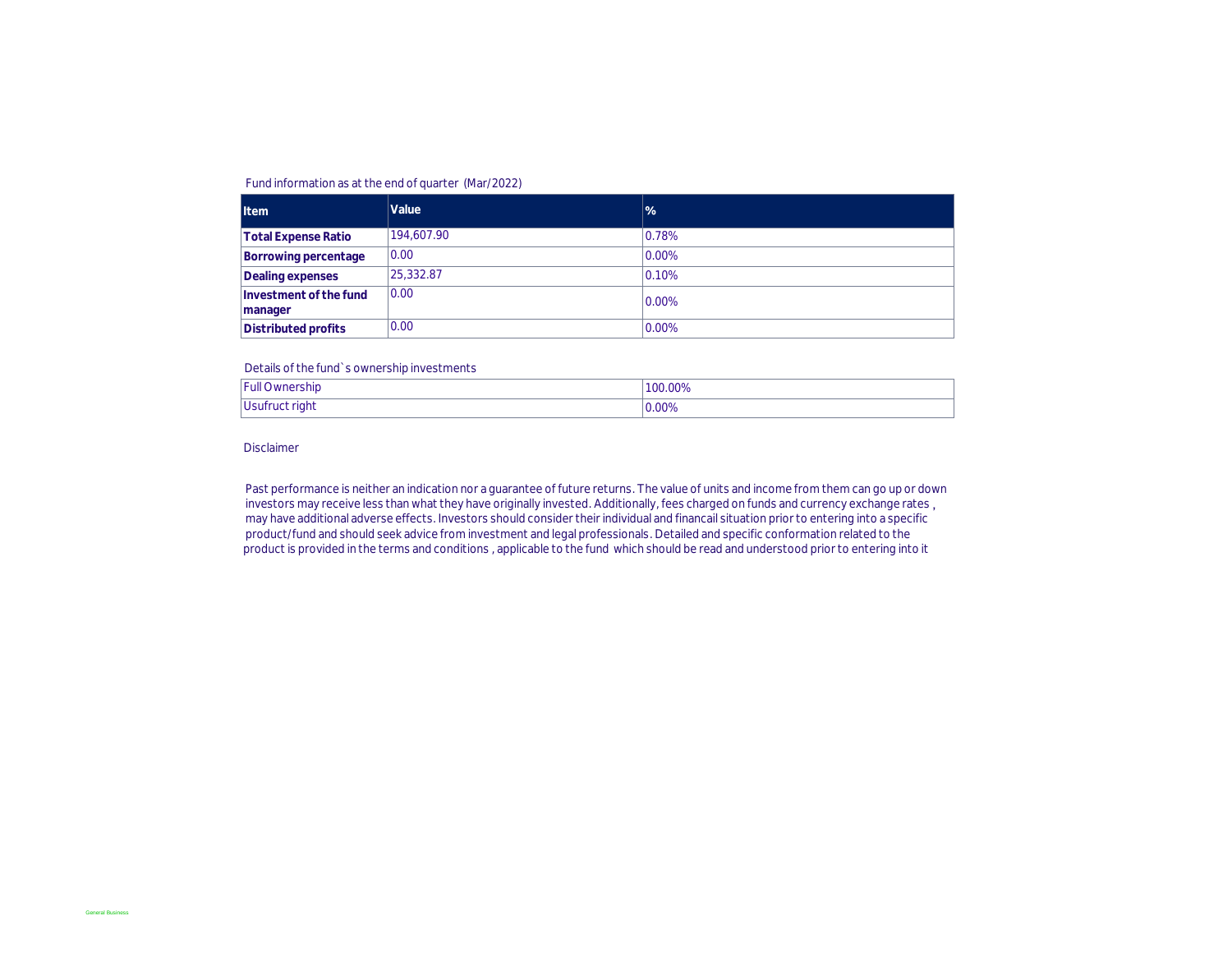|             | Company Name           | Percentage of the fund AUM |
|-------------|------------------------|----------------------------|
|             | <b>ALINMA</b>          | 10%                        |
| h           | <b>SIPCHEM</b>         | 8%                         |
| 3           | <b>SABIC AGRI</b>      | 6%                         |
| 4           | <b>ALBILAD</b>         | 6%                         |
| 5           | <b>SIIG</b>            | 4%                         |
| 6           | <b>SOLUTIONS</b>       | 4%                         |
|             | <b>JARIR</b>           | 4%                         |
| 8           | <b>DAR AL ARKAN</b>    | 3%                         |
| $\mathsf Q$ | <b>ETIHAD ETISALAT</b> | 3%                         |
| 10          | <b>SAUDI KAYAN</b>     | 3%                         |

List of issuers which shares constitute the largest ten investments in the fund portfolio their percentages as it is in the end of 1st Quarter 2022

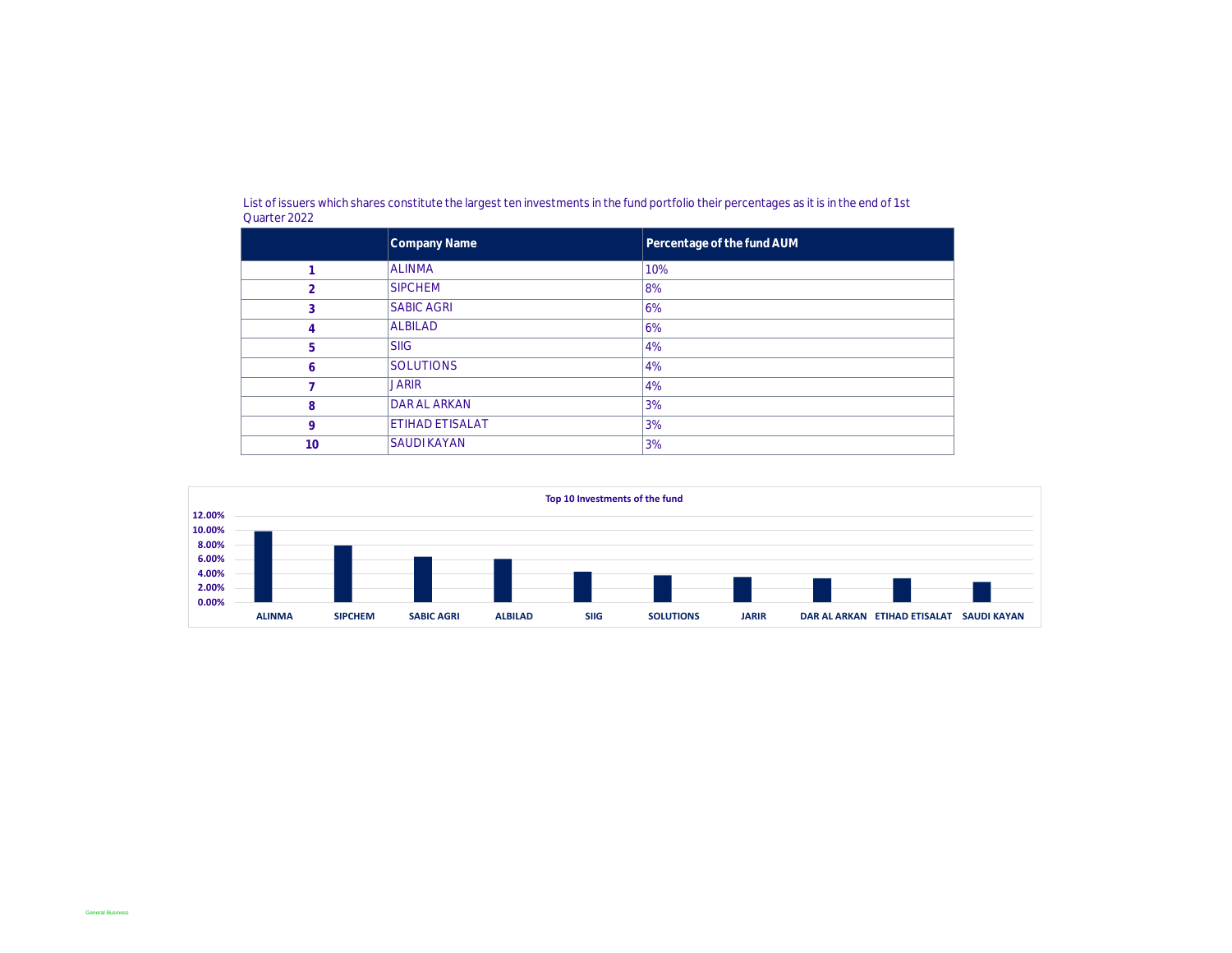## Asset distribution by geographical

|   | Company Name        | Percentage of the fund AUM |
|---|---------------------|----------------------------|
|   | <b>SAUDI ARABIA</b> | 100.00%                    |
|   |                     |                            |
|   |                     |                            |
|   |                     |                            |
| 5 |                     |                            |
|   |                     |                            |
|   |                     |                            |
| 8 |                     |                            |
| O |                     |                            |
|   |                     |                            |

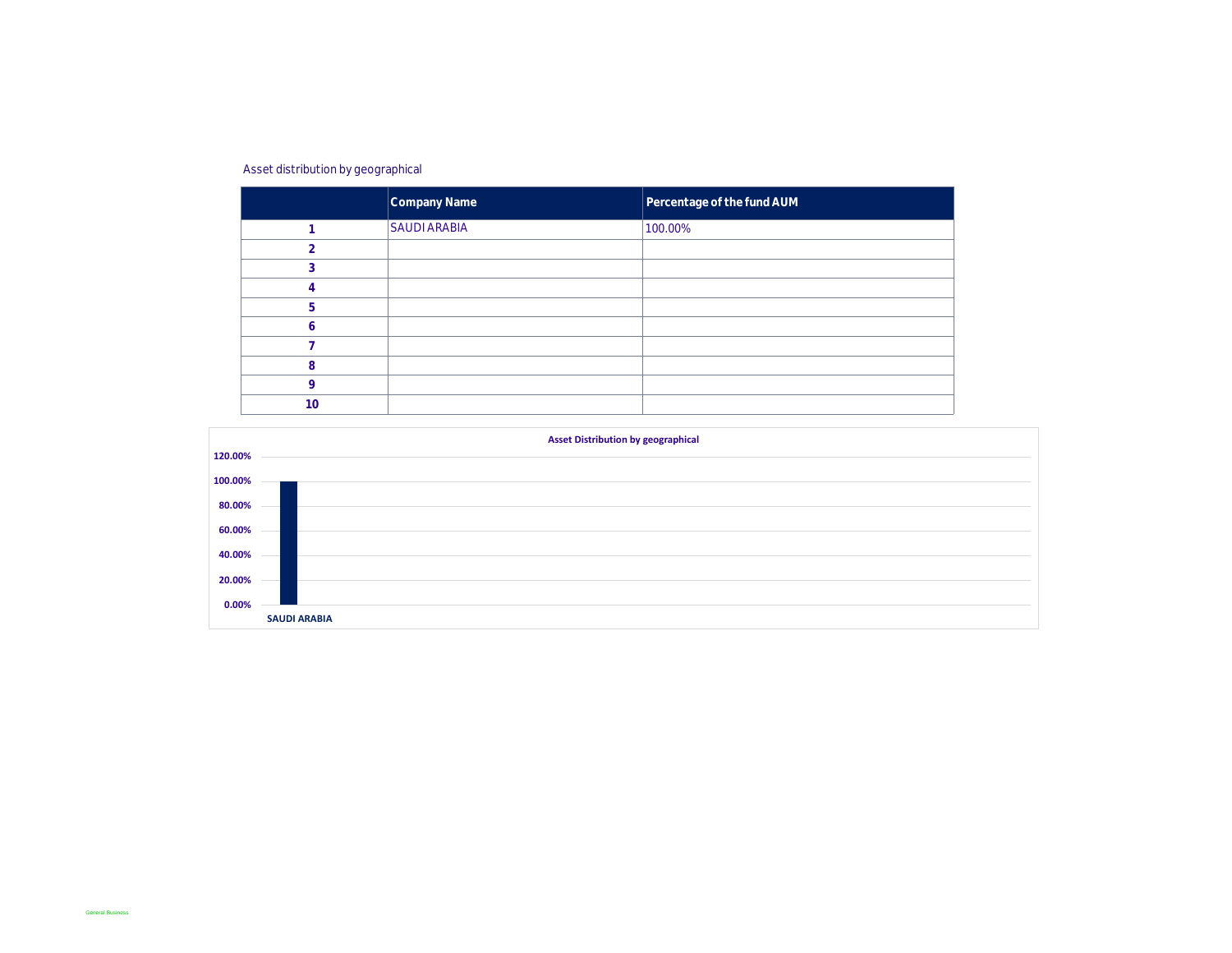## **Return**

| <b>Item</b>             | Return of 3<br><b>Months</b> | Return YTD | Return of one year | Return Three years | Return Five<br>years |
|-------------------------|------------------------------|------------|--------------------|--------------------|----------------------|
| <b>Fund Performance</b> | 22.49%                       | 22.49%     | 48.36%             | 103.18%            | 126.67%              |
| Benchmark Performance   | 17.40%                       | 17.40%     | 30.43%             | 67.97%             | 77.38%               |
| Performance difference  | 5.09%                        | 5.09%      | 17.93%             | 35.21%             | 49.29%               |

### **Performance & Risk**

| Performance & Risk<br>standards | 3 Months | <b>YTD</b> | One year | Three years | Five years |
|---------------------------------|----------|------------|----------|-------------|------------|
| <b>Standard Deviation</b>       | 1.24     | 1.24       | 16.94    | 19.58       | 16.31      |
| Sharpe Ratio                    | 18.15    | 18.15      | 2.85     | 1.32        | 1.02       |
| <b>Tracking Error</b>           | 2.05     | 2.05       | 5.96     | 5.09        | 6.01       |
| Beta                            | 0.32     | 0.32       | 0.98     | 0.93        | 0.87       |
| Alpha                           | 4.96     | 4.96       | 12.03    | 7.91        | 6.58       |
| <b>Information Ratio</b>        | 1.64     | 1.64       | 2.33     | 1.51        | 0.93       |